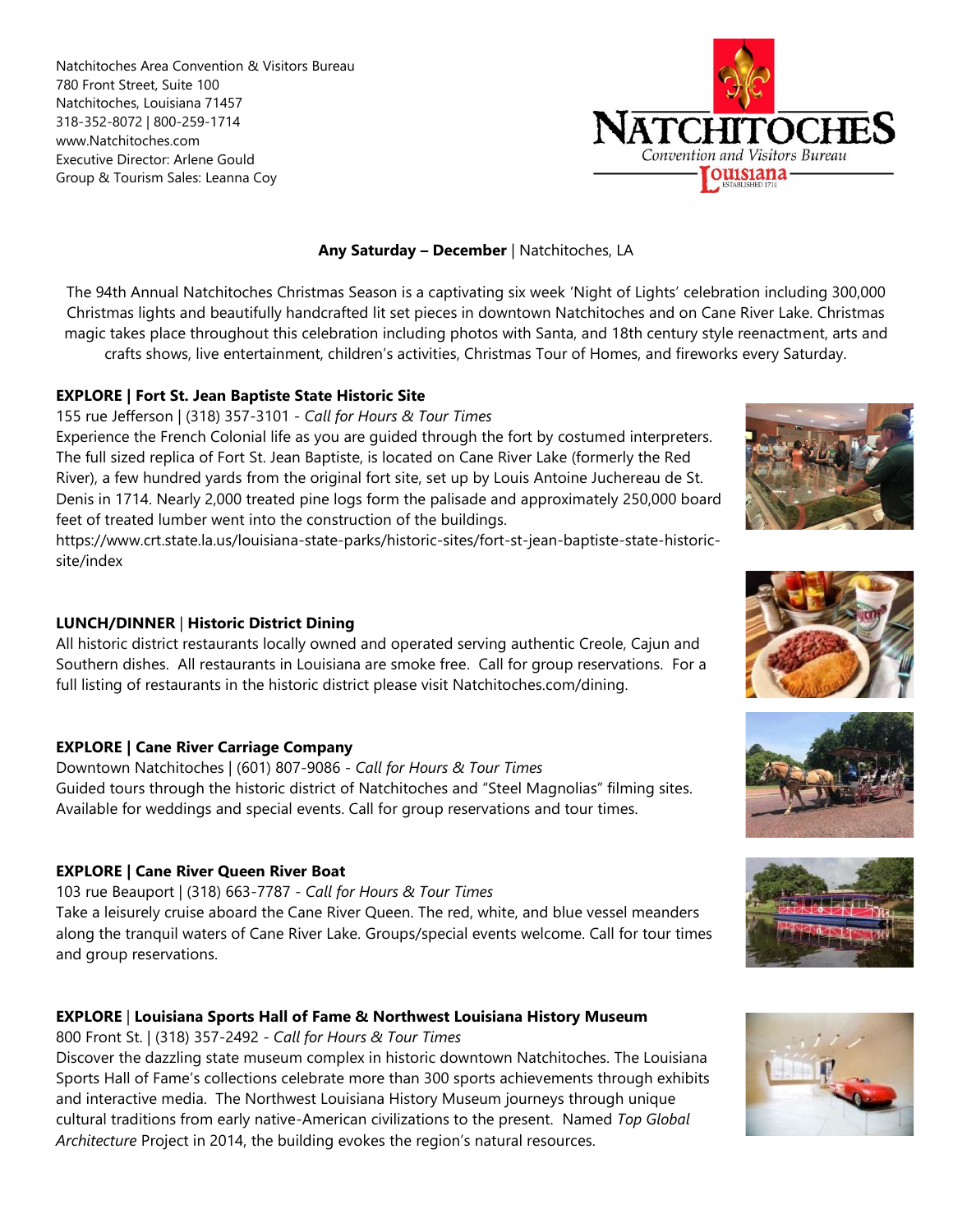#### **SHOPPING** | **National Historic Landmark District**

At the heart of Natchitoches is the enchanting historic hub showcasing over 300 years of Louisiana French colonial history. The downtown district serves as a shopping and dining paradise. You can find everything you're looking for including antiques, home décor, books, local art, kitchenware, clothing, souvenirs, tasty treats and much more! Each shop has its own special Southern Charm.

#### **DISCOVER | Christmas in the Park**

4343 University Parkway (LA Hwy 6) | (318) 289-9019 *- Call for Hours & Tour Times* Stroll through 4 acres of enchanting walkways and over 175,000 LED lights! Twinkling tree forms, candy cane lane, singing Christmas trees, and a 128 ft. lighted footbridge. Open last weekend in November through Christmas Day.

#### **DISCOVER** | **Special Events**

Most Saturdays during the Christmas season feature a special event. Special events during the holiday season range from arts & crafts shows, parades, Christmas home tours, children events, and more. For a list of events during Christmas season, visit NatchitochesChristmas.com.

#### **CELEBRATE** | **Christmas Magic**

Enjoy over 300,000 Christmas lights and live entertainment as Christmas comes to life! Take a horse and carriage ride. Stroll along Front Street or down on the riverbank. Sample local favorites from food vendors and enjoy sights and sounds of the season.

#### **CELEBRATE** | **Live Entertainment**

Enjoy live entertainment on the Riverbank Stage. Experience music genres ranging from Country, Southern Rock, Zydeco, and more during the holiday season. Each Saturday offers a different musical experience.

## **DISCOVER | Visit with Santa**

(318) 352-2746 *- Call for Hours & Dates* Visit nightly with Santa on the south end Downtown Riverbank | FREE

#### **CELEBRATE | Fireworks Show** – 7:00pm

Experience a magnificent fireworks show choreographed to holiday music over the riverbank of Cane River Lake.











#### This is a sample itinerary. \*Group tours please call and make reservations to ensure proper staffing to accommodate your group. Updated: 9/24/2020